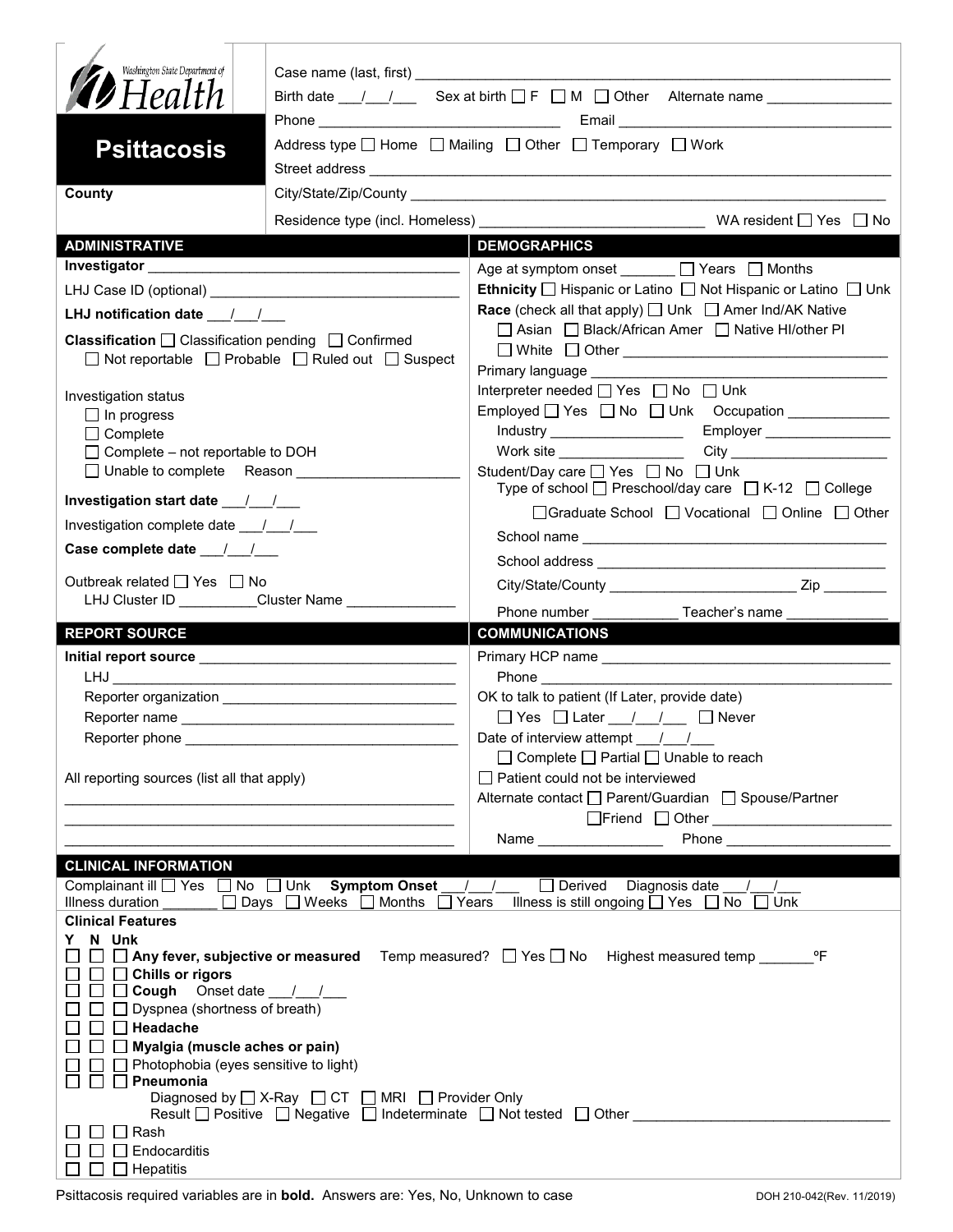| Case Name                                                                                                                                         | LHJ Case ID                                                                                                       |           |  |  |  |
|---------------------------------------------------------------------------------------------------------------------------------------------------|-------------------------------------------------------------------------------------------------------------------|-----------|--|--|--|
| Y N Unk<br>$\Box$ $\Box$ Neurological complications                                                                                               |                                                                                                                   |           |  |  |  |
| <b>Predisposing Conditions</b>                                                                                                                    |                                                                                                                   |           |  |  |  |
| Y N Unk<br>$\Box$ $\Box$ Immunosuppressive therapy or condition, or disease                                                                       |                                                                                                                   |           |  |  |  |
| Hospitalization                                                                                                                                   |                                                                                                                   |           |  |  |  |
| Y N Unk                                                                                                                                           |                                                                                                                   |           |  |  |  |
| $\Box$ $\Box$ Hospitalized at least overnight for this illness Facility name $\_\_\_\_\_\_\_\_\_\_\_\_\_\_\_\_\_\_\_\_\_\_\_\_\_\_\_\_\_\_\_\_\_$ |                                                                                                                   |           |  |  |  |
|                                                                                                                                                   |                                                                                                                   |           |  |  |  |
|                                                                                                                                                   |                                                                                                                   |           |  |  |  |
|                                                                                                                                                   | Mechanical ventilation or intubation required                                                                     |           |  |  |  |
| Still hospitalized As of / /                                                                                                                      |                                                                                                                   |           |  |  |  |
|                                                                                                                                                   |                                                                                                                   |           |  |  |  |
| N Unk<br>Y                                                                                                                                        |                                                                                                                   |           |  |  |  |
|                                                                                                                                                   |                                                                                                                   |           |  |  |  |
| □ Died of this illness Death date __/__/ __ Please fill in the death date information on the Person Screen                                        |                                                                                                                   |           |  |  |  |
| П⊔<br>Autopsy performed                                                                                                                           |                                                                                                                   |           |  |  |  |
| $\Box$<br>ПП                                                                                                                                      | Death certificate lists disease as a cause of death or a significant contributing condition                       |           |  |  |  |
| Pregnancy                                                                                                                                         |                                                                                                                   |           |  |  |  |
| Pregnancy status at time of symptom onset                                                                                                         |                                                                                                                   |           |  |  |  |
|                                                                                                                                                   | □ Pregnant (Estimated) delivery date __/__/ __ Weeks pregnant at any symptom onset ______                         |           |  |  |  |
| OB name, phone, address                                                                                                                           |                                                                                                                   |           |  |  |  |
|                                                                                                                                                   | Outcome of pregnancy □ Still pregnant □ Fetal death (miscarriage or stillbirth) □ Abortion                        |           |  |  |  |
|                                                                                                                                                   | $\Box$ Other                                                                                                      |           |  |  |  |
|                                                                                                                                                   | Delivered – full term Delivered – preemie Delivered – Unk                                                         |           |  |  |  |
|                                                                                                                                                   | Delivery method <u>□</u> Vaginal □ C-section □ Unk                                                                |           |  |  |  |
| Postpartum (Estimated) delivery date 11                                                                                                           |                                                                                                                   |           |  |  |  |
| OB name, phone, address                                                                                                                           |                                                                                                                   |           |  |  |  |
|                                                                                                                                                   | Outcome of pregnancy □ Fetal death (miscarriage or stillbirth) □ Abortion                                         |           |  |  |  |
| $\Box$ Other                                                                                                                                      |                                                                                                                   |           |  |  |  |
|                                                                                                                                                   | Delivered – full term  Delivered – preemie  Delivered – Unk                                                       |           |  |  |  |
|                                                                                                                                                   | Delivery method [ Vaginal [ C-section [ Unk                                                                       |           |  |  |  |
| $\Box$ Neither pregnant nor postpartum $\Box$ Unk                                                                                                 |                                                                                                                   |           |  |  |  |
|                                                                                                                                                   |                                                                                                                   |           |  |  |  |
|                                                                                                                                                   |                                                                                                                   |           |  |  |  |
| RISK AND RESPONSE (Ask about exposures 5-28 days before symptom onset)                                                                            |                                                                                                                   |           |  |  |  |
| <b>Travel</b>                                                                                                                                     |                                                                                                                   |           |  |  |  |
| Setting 1                                                                                                                                         | Setting 2                                                                                                         | Setting 3 |  |  |  |
| Travel out of:  <br>$\Box$ County/City ___________________                                                                                        | $\Box$ County/City __________________                                                                             | $\Box$    |  |  |  |
| State _________________________                                                                                                                   | State _________________________                                                                                   | $\Box$    |  |  |  |
|                                                                                                                                                   | $\Box$ Country $\Box$                                                                                             | ⊔         |  |  |  |
| Other                                                                                                                                             | │ │ Other                                                                                                         | Other     |  |  |  |
| Destination name                                                                                                                                  |                                                                                                                   |           |  |  |  |
| Start and end dates<br>to                                                                                                                         | to                                                                                                                | to        |  |  |  |
|                                                                                                                                                   |                                                                                                                   |           |  |  |  |
| <b>Risk and Exposure Information</b>                                                                                                              |                                                                                                                   |           |  |  |  |
| N Unk<br>Y.                                                                                                                                       |                                                                                                                   |           |  |  |  |
|                                                                                                                                                   | □ Is case a recent foreign arrival (e.g., immigrant, refugee, adoptee, visitor) Country                           |           |  |  |  |
|                                                                                                                                                   | Does the case know anyone else with similar symptoms or illness III contact's onset date                          |           |  |  |  |
|                                                                                                                                                   | Contact setting/relationship to case □ Common Event □ Common meal □ Day care □ Female sexual partner              |           |  |  |  |
|                                                                                                                                                   | Male sexual partner □ Friend □ Household contact □ Workplace                                                      |           |  |  |  |
|                                                                                                                                                   | $\Box$ Travel contact $\Box$ Other                                                                                |           |  |  |  |
|                                                                                                                                                   |                                                                                                                   |           |  |  |  |
|                                                                                                                                                   | Contact with Psittacine bird (e.g., cockatoo, cockatiel, macaw, parakeet, parrot)                                 |           |  |  |  |
| Contact with other pet bird Specify bird type                                                                                                     |                                                                                                                   |           |  |  |  |
| Contact with domestic fowl (e.g., chicken, turkey)                                                                                                |                                                                                                                   |           |  |  |  |
| <b>Contact with wild bird</b> Specify bird type                                                                                                   |                                                                                                                   |           |  |  |  |
| Bird dropping or feather exposure without direct contact                                                                                          |                                                                                                                   |           |  |  |  |
| Pet shop visit                                                                                                                                    |                                                                                                                   |           |  |  |  |
| Zoo visit                                                                                                                                         |                                                                                                                   |           |  |  |  |
| <b>Source bird identified</b> Species                                                                                                             | <u> 1989 - Johann Barbara, martin amerikan basar da</u>                                                           |           |  |  |  |
| Was source bird ill                                                                                                                               |                                                                                                                   |           |  |  |  |
|                                                                                                                                                   | Bird tested for psittacosis $\Box$ Yes – Positive test result $\Box$ Yes – Negative test result $\Box$ Not tested |           |  |  |  |
|                                                                                                                                                   | Origin of infected bird □ Private home □ Private aviary □ Commercial aviary □ Pet shop □ Bird loft                |           |  |  |  |
|                                                                                                                                                   |                                                                                                                   |           |  |  |  |
| Address of origin location <b>contains a manufacturer of the state of origin</b>                                                                  |                                                                                                                   |           |  |  |  |
|                                                                                                                                                   |                                                                                                                   |           |  |  |  |
| $\Box$ (Potential) Occupational exposure Specify                                                                                                  |                                                                                                                   |           |  |  |  |
| <b>Exposure and Transmission Summary</b>                                                                                                          |                                                                                                                   |           |  |  |  |
| N Unk<br>Y.                                                                                                                                       |                                                                                                                   |           |  |  |  |
| Epidemiologic link to a confirmed or presumptive avian case<br>Epidemiologic link to a confirmed or presumptive human case                        |                                                                                                                   |           |  |  |  |

Psittacosis required variables are in **bold.** Answers are: Yes, No, Unknown to case Page 2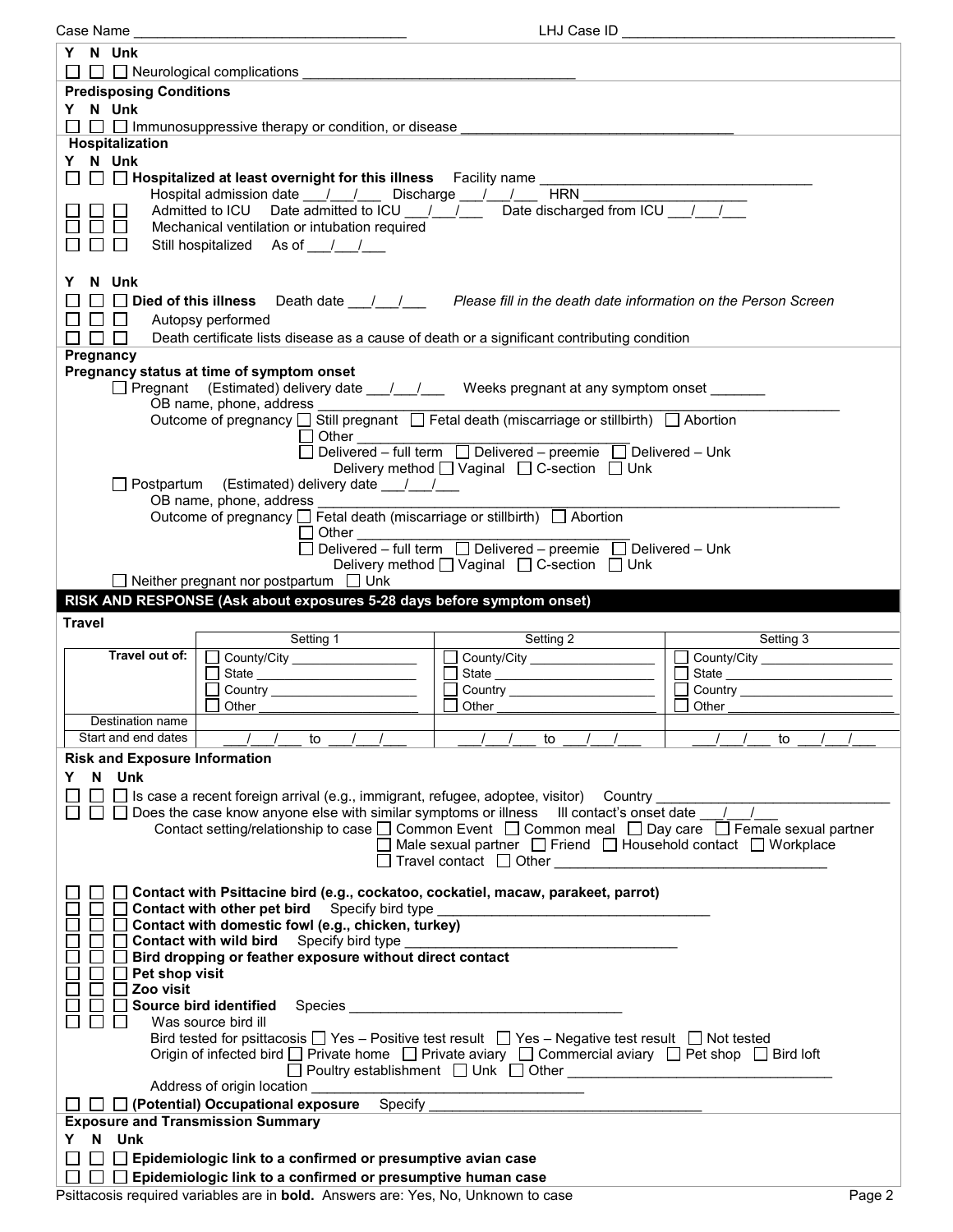| Case Name                                                                                                                                                                                                            | LHJ Case ID                                                                                                                                                                                                                                                                                                                                                                                                                                                                                                                                                                                                                                                                                               |
|----------------------------------------------------------------------------------------------------------------------------------------------------------------------------------------------------------------------|-----------------------------------------------------------------------------------------------------------------------------------------------------------------------------------------------------------------------------------------------------------------------------------------------------------------------------------------------------------------------------------------------------------------------------------------------------------------------------------------------------------------------------------------------------------------------------------------------------------------------------------------------------------------------------------------------------------|
| Likely geographic region of exposure and Washington - county ____________                                                                                                                                            | $\Box$ Other state $\_\_\_\_\_\_\_\_\_\_\_\_\_\_\_\_\_\_\_$                                                                                                                                                                                                                                                                                                                                                                                                                                                                                                                                                                                                                                               |
|                                                                                                                                                                                                                      | □ Not in US - country _______________ □ Unk<br>International travel related $\Box$ During entire exposure period $\Box$ During part of exposure period $\Box$ No international travel                                                                                                                                                                                                                                                                                                                                                                                                                                                                                                                     |
| Describe                                                                                                                                                                                                             | Suspected exposure type $\square$ Animal related $\square$ Person to person $\square$ Health care associated $\square$ Unk                                                                                                                                                                                                                                                                                                                                                                                                                                                                                                                                                                                |
|                                                                                                                                                                                                                      | Suspected exposure setting □ Day care/Childcare □ School (not college) □ Doctor's office □ Hospital ward □ Hospital ER<br>□ Hospital outpatient facility □ Home □ Work □ College □ Military □ Correctional facility □ Place of worship<br>□ Laboratory □ Long term care facility □ Homeless/shelter □ International travel □ Out of state travel □ Transit<br>□ Social event □ Large public gathering □ Hotel/motel/hostel □ Other ______________________________<br>Describe <b>the contract of the contract of the contract of the contract of the contract of the contract of the contract of the contract of the contract of the contract of the contract of the contract of the contract of the </b> |
| Exposure summary                                                                                                                                                                                                     |                                                                                                                                                                                                                                                                                                                                                                                                                                                                                                                                                                                                                                                                                                           |
|                                                                                                                                                                                                                      |                                                                                                                                                                                                                                                                                                                                                                                                                                                                                                                                                                                                                                                                                                           |
| <b>Public Health Interventions/Actions</b><br>N Unk<br>$\Box$ Quarantine or treat infected birds<br>$\Box$ Initiate trace-back investigation<br>$\Box$ Letter sent Date / /<br>$\Box$ Any other public health action | Batch date 11                                                                                                                                                                                                                                                                                                                                                                                                                                                                                                                                                                                                                                                                                             |
| <b>TREATMENT</b>                                                                                                                                                                                                     |                                                                                                                                                                                                                                                                                                                                                                                                                                                                                                                                                                                                                                                                                                           |
| Y N Unk<br>$\Box$ $\Box$ Did patient receive prophylaxis/treatment<br>Prescribing provider                                                                                                                           | $\Box$ Unk                                                                                                                                                                                                                                                                                                                                                                                                                                                                                                                                                                                                                                                                                                |
| <b>NOTES</b>                                                                                                                                                                                                         |                                                                                                                                                                                                                                                                                                                                                                                                                                                                                                                                                                                                                                                                                                           |
| <b>LAB RESULTS</b>                                                                                                                                                                                                   |                                                                                                                                                                                                                                                                                                                                                                                                                                                                                                                                                                                                                                                                                                           |
| Lab report information<br>Lab report reviewed - LHJ $\Box$<br>WDRS user-entered lab report note                                                                                                                      |                                                                                                                                                                                                                                                                                                                                                                                                                                                                                                                                                                                                                                                                                                           |
| Submitter                                                                                                                                                                                                            |                                                                                                                                                                                                                                                                                                                                                                                                                                                                                                                                                                                                                                                                                                           |
| Specimen<br>Specimen identifier/accession number<br>Specimen collection date __/__/___ Specimen received date __/__/__                                                                                               |                                                                                                                                                                                                                                                                                                                                                                                                                                                                                                                                                                                                                                                                                                           |
| Test performed and result<br>WDRS test result, comparator<br>WDRS unit of measure _______                                                                                                                            | WDRS result, numeric only (enter only if given, including as necessary Comparator and Unit of measure)                                                                                                                                                                                                                                                                                                                                                                                                                                                                                                                                                                                                    |